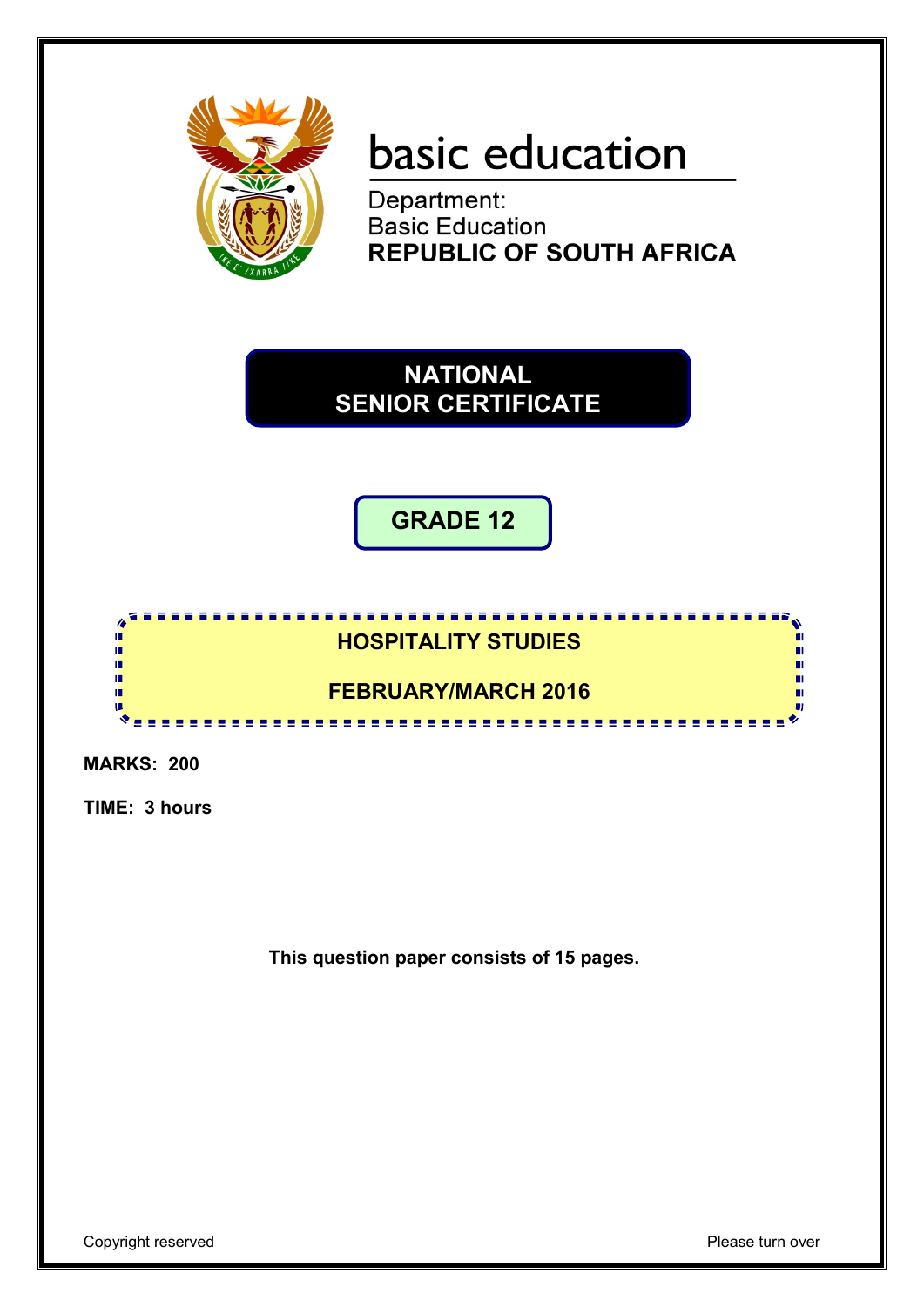### **INSTRUCTIONS AND INFORMATION**

1. This question paper consists of FOUR sections.

| SECTION A: Short questions (all topics)      | (40) |
|----------------------------------------------|------|
| SECTION B: Kitchen and restaurant operations |      |
| Hygiene, safety and security                 | (20) |
| SECTION C: Nutrition and menu planning       |      |
| Food commodities                             | (80) |
| SECTION D: Sectors and careers               |      |
| Food and beverage service                    | (60) |

- 2. Answer ALL the questions in the ANSWER BOOK.
- 3. Number the answers correctly according to the numbering system used in this question paper.
- 4. Write neatly and legibly.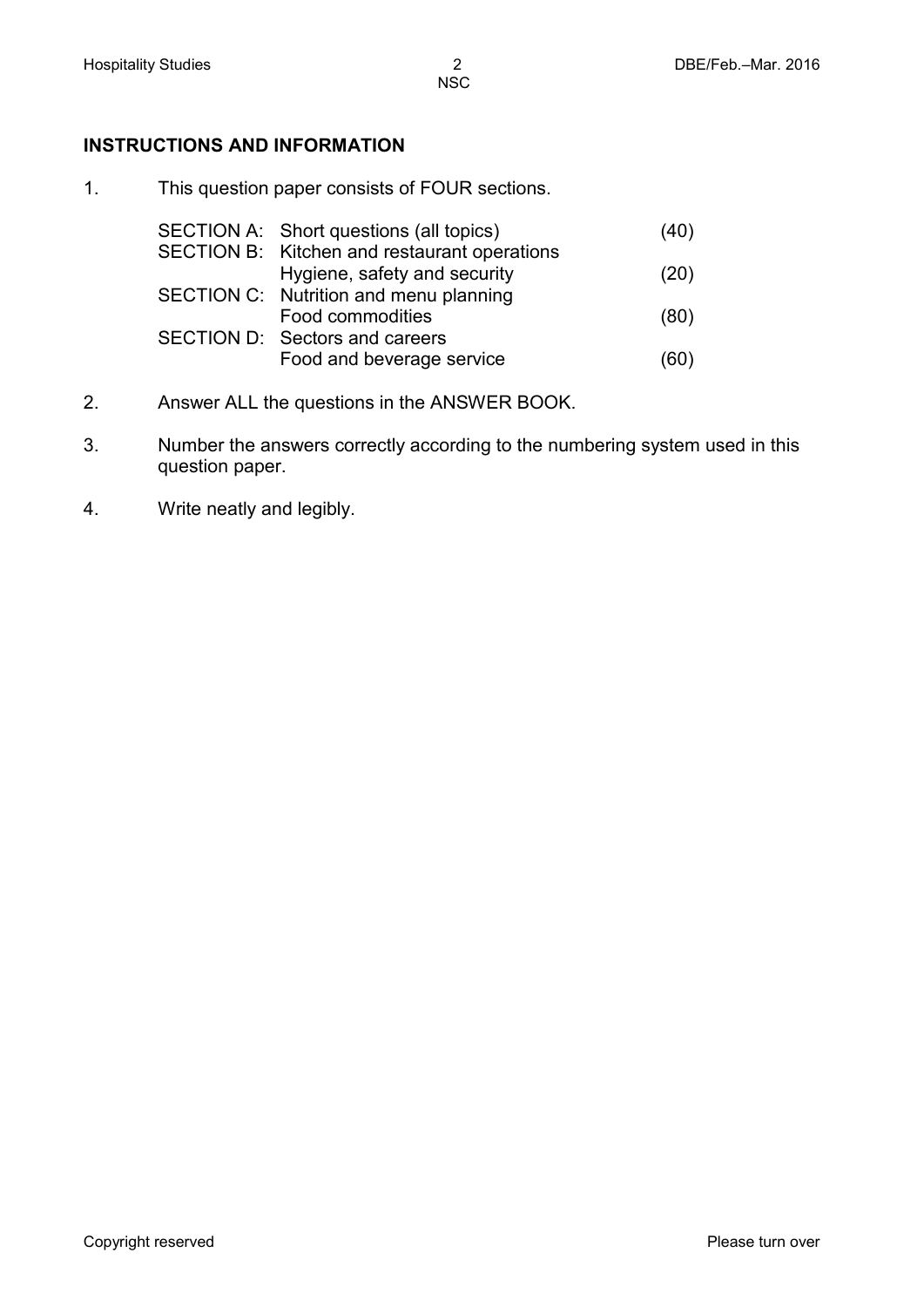# **SECTION A**

#### **QUESTION 1**

#### 1.1 **MULTIPLE-CHOICE QUESTIONS**

Various options are given as possible answers to the following questions. Choose the answer and write only the letter (A–D) next to the question number (1.1.1–1.1.10) in the ANSWER BOOK, for example 1.1.11 B.

#### **EXAMPLE:**

- 1.1.11 Quiche is …
	- A an open tart filled with baked egg custard.
	- B a savoury egg roll with a filling.
	- $\mathcal{C}$ finely minced meat, fish or poultry.
	- D small round balls of chocolate.

#### **ANSWER:** 1.1.11 A

- 1.1.1 A disease where the body fails to produce sufficient insulin:
	- A High cholesterol
	- B Heart disease
	- $\mathcal{C}$ **Hypertension**
	- D Diabetes (1)

#### 1.1.2 … is a contagious bacterial or viral disease.

- A **Gastroenteritis**
- B HIV
- $\overline{C}$ Hepatitis A
- D Tuberculosis (1)
- 1.1.3 The number of snacks per person for a cocktail function where no dinner will be served:
	- A 3 to 5
	- B 5 to 7
	- $\overline{C}$ 6 to 8
	- D.  $10 \text{ to } 12$  (1)
- 1.1.4 The maximum number of guests per waitron for a table d'hôte meal:
	- A 6
	- B 12
	- C  $\frac{20}{30}$
	- D.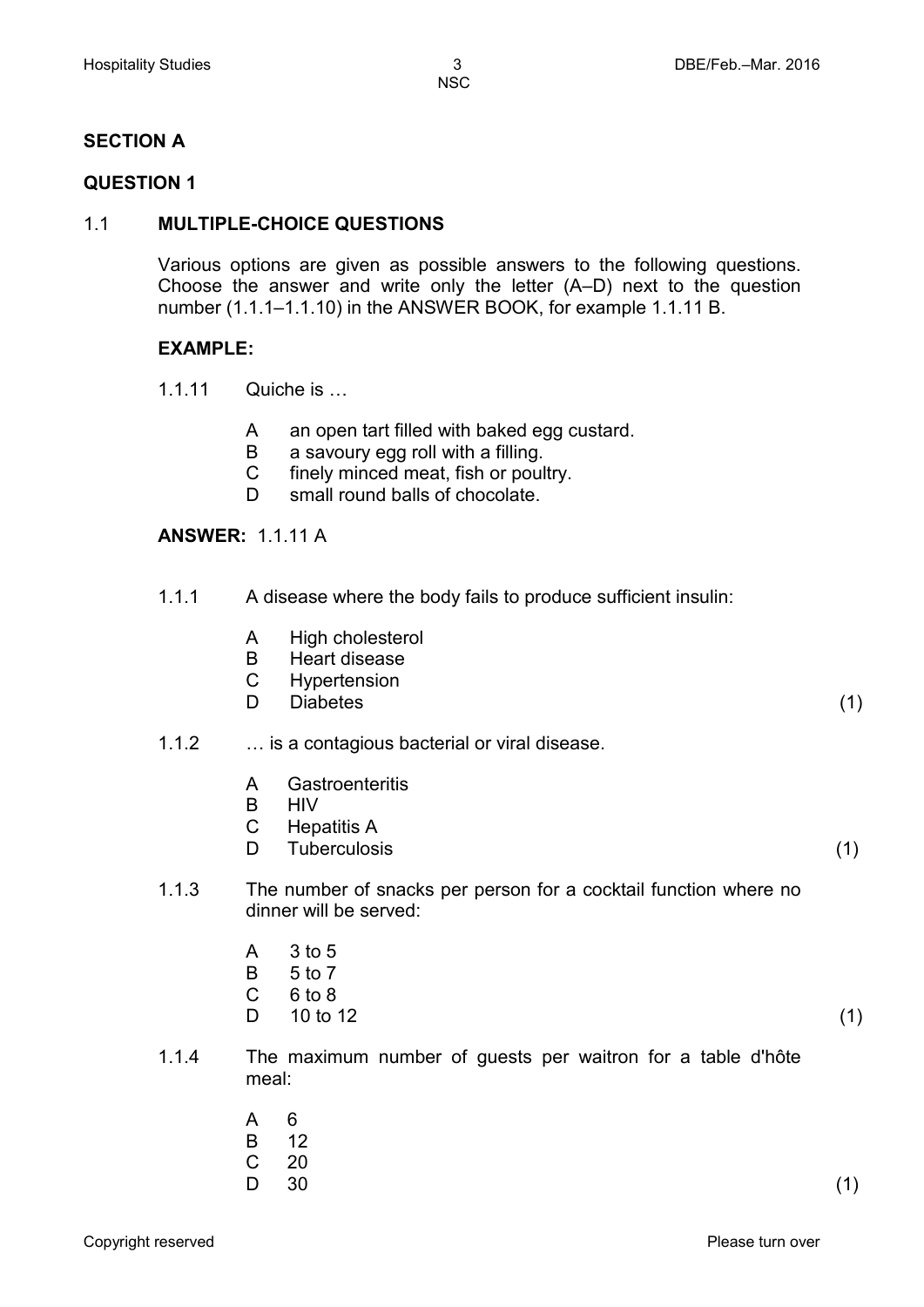| 1.1.5  |                  | is an example of a fixed cost used when calculating the selling<br>price of a menu.                                                    |     |
|--------|------------------|----------------------------------------------------------------------------------------------------------------------------------------|-----|
|        | A<br>B<br>C<br>D | Electricity<br>Equipment<br>Stationery<br>Labour                                                                                       | (1) |
| 1.1.6  |                  | A thin slice of meat (3 to 5 mm thick) cut from the thick flank<br>is known as  steak.                                                 |     |
|        | A<br>B<br>C<br>D | rump<br>porterhouse<br>club<br>minute                                                                                                  | (1) |
| 1.1.7  |                  | The equipment that uses a flammable gel to keep food warm over<br>simmering water:                                                     |     |
|        | A<br>B<br>C<br>D | Hot tray<br>Chafing dish<br>Carving unit<br>Bain-marie                                                                                 | (1) |
| 1.1.8  |                  | The first person to be served at a table is the                                                                                        |     |
|        | A<br>B<br>C<br>D | host at the head of the table.<br>female to the right of the host.<br>female to the left of the host.<br>male to the left of the host. | (1) |
| 1.1.9  |                  | is an example of a non-alcoholic cocktail.                                                                                             |     |
|        | A<br>B<br>C<br>D | Absolut Vodka<br>A beer shandy<br>A Virgin Mojito<br>A Bloody Mary                                                                     | (1) |
| 1.1.10 |                  | Port is an example of a  wine.                                                                                                         |     |
|        | A<br>B<br>C<br>D | natural<br>still<br>fortified<br>de-alcoholised                                                                                        | (1) |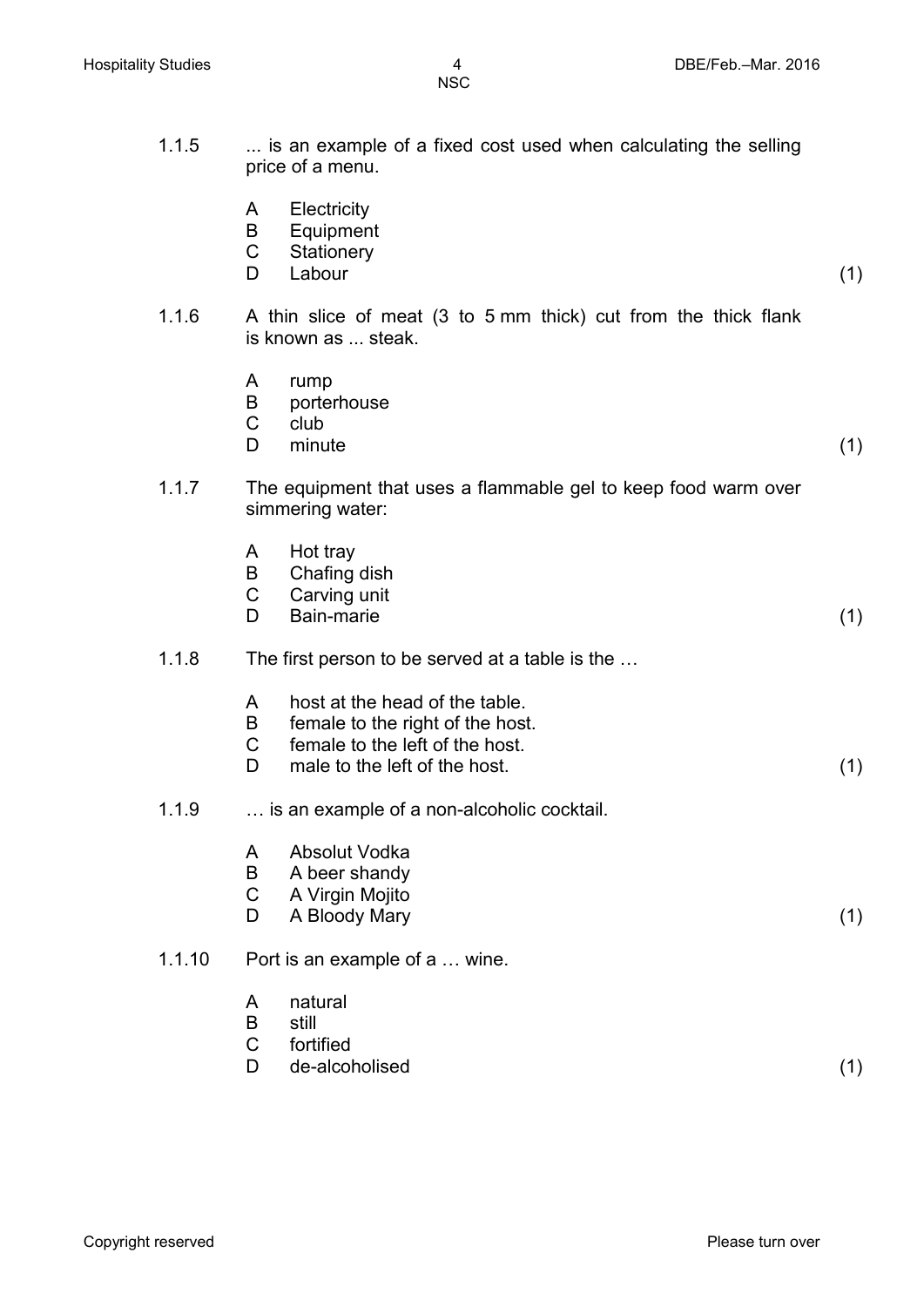1.2 Choose the meat terminology from COLUMN B that matches a description in COLUMN A. Write only the letter (A–I) next to the question number (1.2.1–1.2.6) in the ANSWER BOOK.

| 1.2.1<br>Browning the surface of meat at a high<br>marbling<br>A<br>temperature<br>barding<br>В<br>1.2.2<br>Inserting strips of fat into a large cut of meat<br>C<br>basting<br>1.2.3<br>Covering a piece of meat with thin slices of<br>fat or bacon<br>searing<br>D<br>1.2.4<br>Е<br>Soaking meat in a mixture of oil and vinegar<br>larding<br>to add flavour<br>F<br>trimming<br>1.2.5<br>Slitting the meat membrane by cutting<br>through the fat at 3 cm intervals to prevent<br>G<br>carving<br>the meat from curling<br>Н<br>marinating<br>1.2.6<br>Spooning melted fat or meat drippings over<br>the meat during the cooking process<br>dressing | <b>COLUMN A</b><br><b>DESCRIPTION</b> | <b>COLUMN B</b><br><b>MEAT</b><br><b>TERMINOLOGY</b> |       |  |
|-----------------------------------------------------------------------------------------------------------------------------------------------------------------------------------------------------------------------------------------------------------------------------------------------------------------------------------------------------------------------------------------------------------------------------------------------------------------------------------------------------------------------------------------------------------------------------------------------------------------------------------------------------------|---------------------------------------|------------------------------------------------------|-------|--|
|                                                                                                                                                                                                                                                                                                                                                                                                                                                                                                                                                                                                                                                           |                                       |                                                      |       |  |
|                                                                                                                                                                                                                                                                                                                                                                                                                                                                                                                                                                                                                                                           |                                       |                                                      |       |  |
|                                                                                                                                                                                                                                                                                                                                                                                                                                                                                                                                                                                                                                                           |                                       |                                                      |       |  |
|                                                                                                                                                                                                                                                                                                                                                                                                                                                                                                                                                                                                                                                           |                                       |                                                      |       |  |
|                                                                                                                                                                                                                                                                                                                                                                                                                                                                                                                                                                                                                                                           |                                       |                                                      |       |  |
|                                                                                                                                                                                                                                                                                                                                                                                                                                                                                                                                                                                                                                                           |                                       |                                                      |       |  |
|                                                                                                                                                                                                                                                                                                                                                                                                                                                                                                                                                                                                                                                           |                                       |                                                      |       |  |
|                                                                                                                                                                                                                                                                                                                                                                                                                                                                                                                                                                                                                                                           |                                       |                                                      | (6x1) |  |

- 1.3 Identify the INCORRECT word(s) between brackets below. Write only the word(s) next to the question number (1.3.1–1.3.4) in the ANSWER BOOK.
	- 1.3.1 Examples of steaks cut from the fillet: (medallion; tournedos; porterhouse; Châteaubriand)
	- 1.3.2 Examples of offal: (liver; neck; tongue; kidneys)
	- 1.3.3 Symptoms of hepatitis A: (dry cough; diarrhoea; tiredness; fever)
	- 1.3.4 White wine cultivars: (Chardonnay; Riesling; Sauvignon Blanc; Cabernet Sauvignon) (4)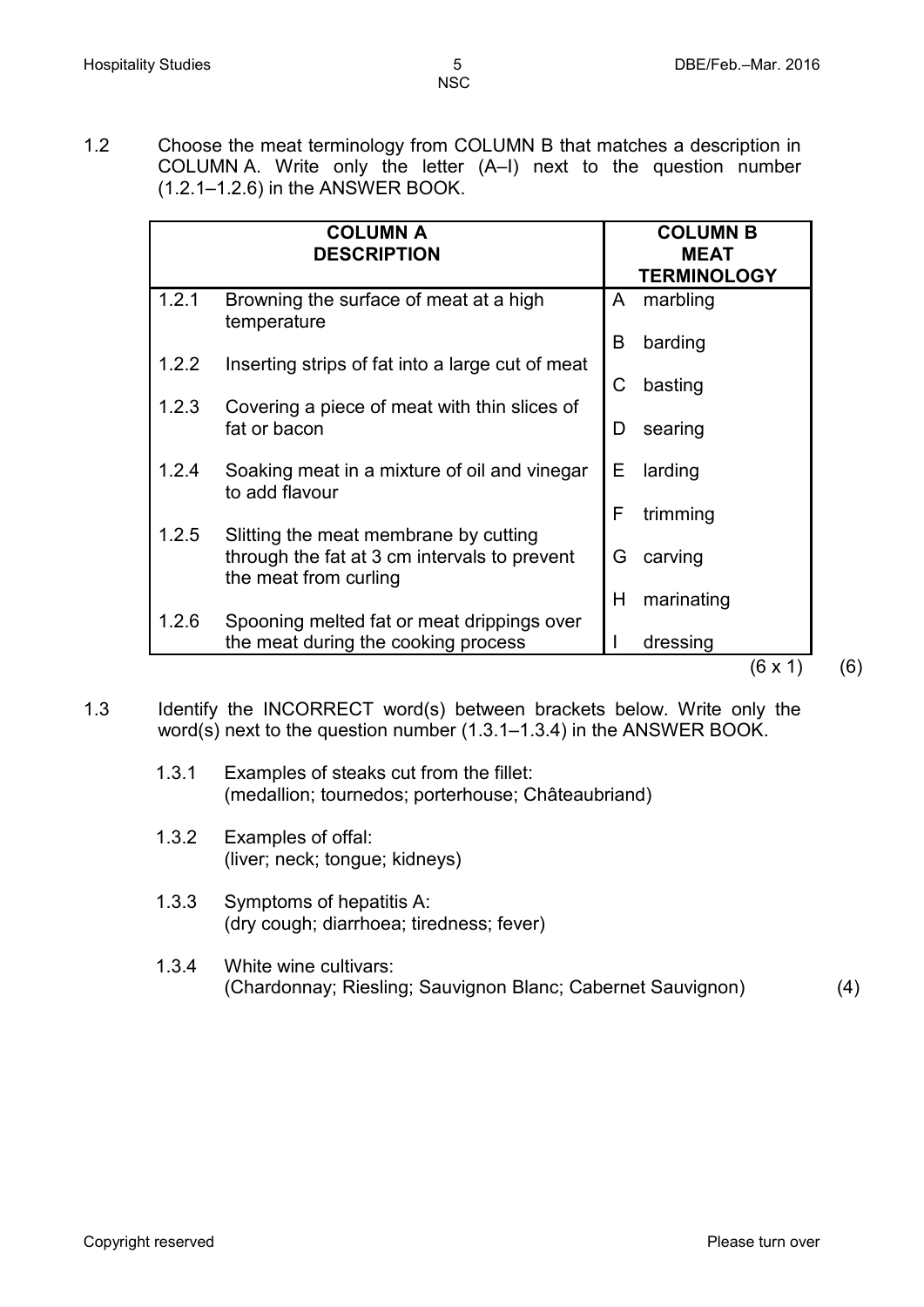- 1.4 Give ONE word/term for each of the following descriptions. Write only the word/term next to the question number (1.4.1–1.4.10) in the ANSWER BOOK.
	- 1.4.1 Number of guests served at a function
	- 1.4.2 Serving utensil used to lift food portions and place them on a plate
	- 1.4.3 A wallet-like cover in which a bill is handed to guests
	- 1.4.4 Wine that is carbonated by inserting carbon dioxide
	- 1.4.5 Beverages made with fruit juices and flavourings, usually diluted with water or lemonade
	- 1.4.6 Illegal addition of water to liquor in a bottle in order to make a profit
	- 1.4.7 Wafer-thin biscuits shaped as soon as they come out of the oven
	- 1.4.8 Inability of the body to fully digest or process certain food
	- 1.4.9 Fresh or cooked fruit dipped in batter and deep fried
	- 1.4.10 An aspect of the marketing mix that protects the product and makes it easier to recognise (10)

1.5 Choose TWO desserts from the list below for EACH of the descriptions of desserts. Write only the letters (A–H) next to the question number (1.5.1–1.5.3) in the ANSWER BOOK.

- A Crème caramel
- B Dried fruit compote<br>C Malva pudding
- Malva pudding
- D Orange sorbet
- E Crème brulée
- F Pears in red wine
- G Lemon soufflé
- H Strawberry granita

| 1.5.1 |             | Baked custard prepared from a mixture of eggs, milk, sugar and |  |  |  |  |               |
|-------|-------------|----------------------------------------------------------------|--|--|--|--|---------------|
|       | flavourings |                                                                |  |  |  |  | (2)           |
|       |             |                                                                |  |  |  |  | $\sim$ $\sim$ |

- 1.5.2 Desserts that are stewed or poached (2)
- 1.5.3 Frozen desserts made from fruit purée, sugar and water (2)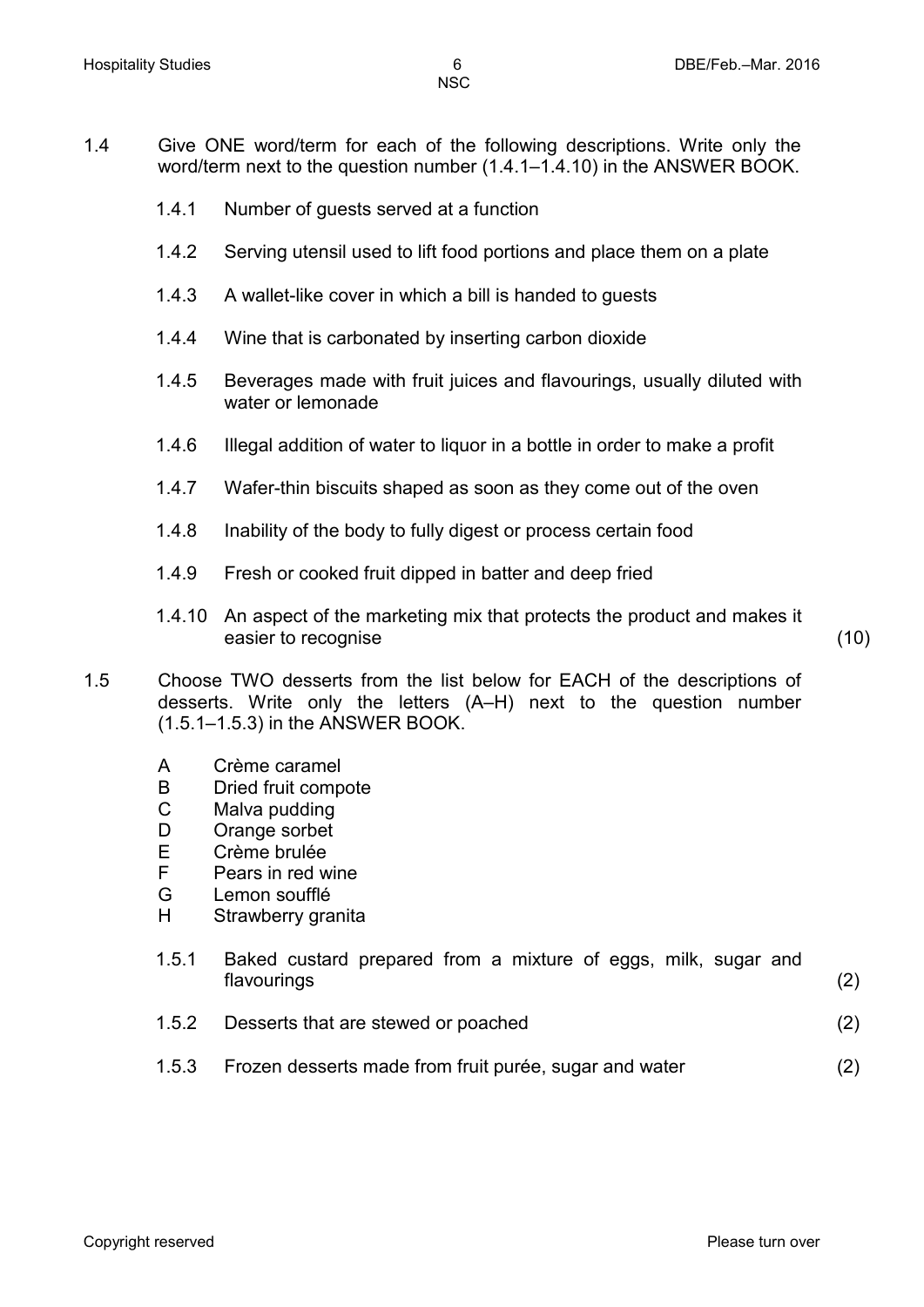- 1.6 Choose FOUR products in the list below that are prepared using phyllo pastry. Write only the letters (A–H) next to the question number (1.6) in the ANSWER BOOK.
	- A Baklava<br>B Beef We
	- B Beef Wellington<br>C Custard slices
	- Custard slices
	- D Apple strudel<br>E Palmiers
	- E Palmiers<br>F Greek mi
	- F Greek milk tart<br>G Cheese bouche
	- Cheese bouchée
	- H Spanakopita (4)

#### **TOTAL SECTION A: 40**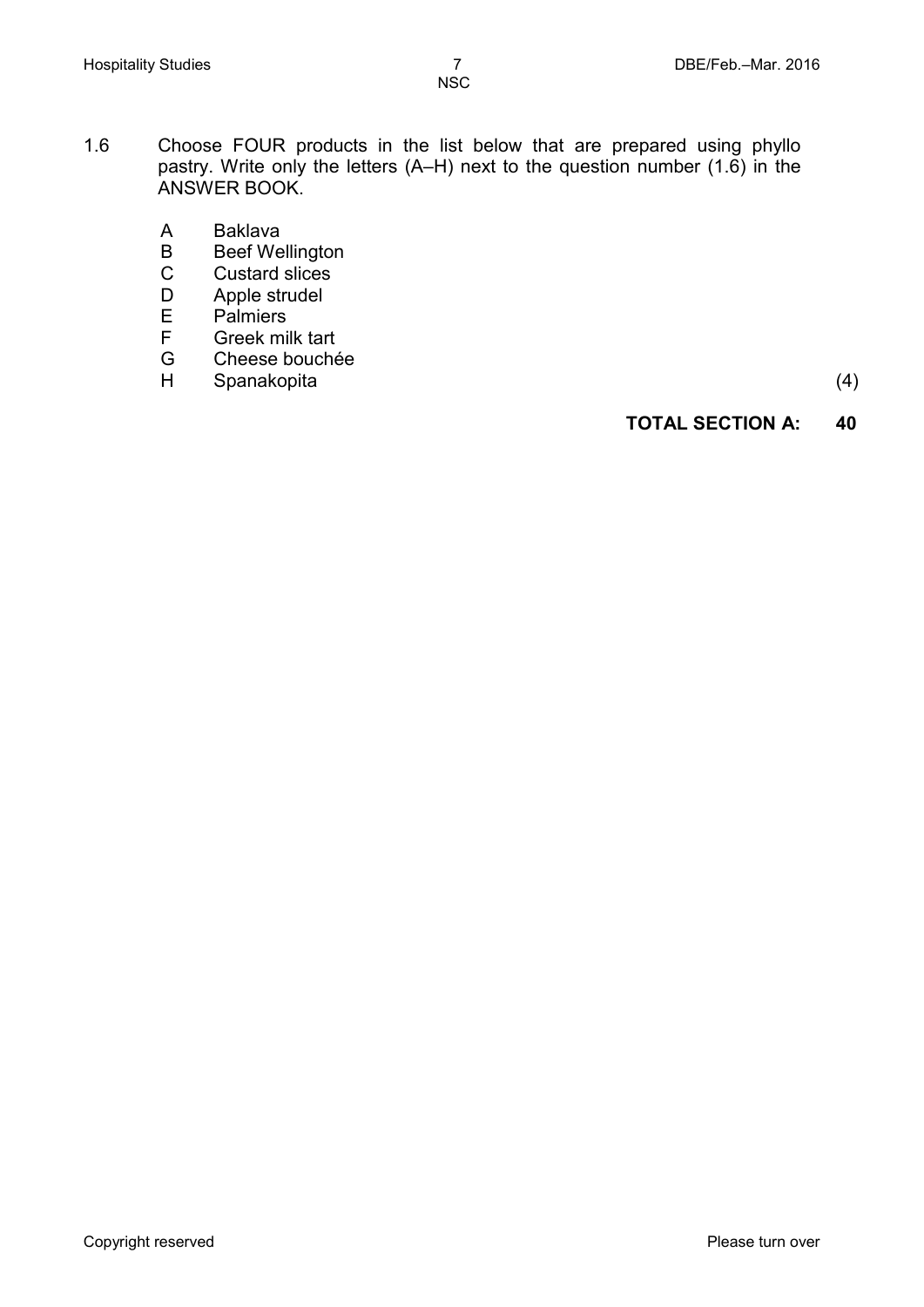#### **SECTION B: KITCHEN AND RESTAURANT OPERATIONS HYGIENE, SAFETY AND SECURITY**

#### **QUESTION 2**

2.1 Study the extract below and answer the questions that follow.

A popular resort gets its water from a nearby dam. It is suspected that there is an outbreak of cholera in the area. Some of the guests have displayed typical symptoms of cholera and have been hospitalised. The manager has requested the health authorities to investigate the matter thoroughly to prevent the disease from spreading.

|                  |       | <b>TOTAL SECTION B:</b>                                                                         | 20  |
|------------------|-------|-------------------------------------------------------------------------------------------------|-----|
| 2.4              |       | Motivate the advantages of using computers to make reservations at a hotel.                     | (2) |
| 2.3              |       | Critically discuss the use of computers for accounting purposes in the<br>hospitality industry. | (4) |
| $2.2\phantom{0}$ |       | What do you understand by the term professionalism?                                             | (2) |
|                  | 2.1.5 | Evaluate the manager's response to the situation.                                               | (2) |
|                  | 2.1.4 | Predict which other guests are most likely to get cholera.                                      | (2) |
|                  | 2.1.3 | Explain how the water from the dam could have contributed to<br>cholera.                        | (2) |
|                  | 2.1.2 | Motivate why the quests have been hospitalised.                                                 | (2) |
|                  | 2.1.1 | State FOUR symptoms of cholera.                                                                 | (4) |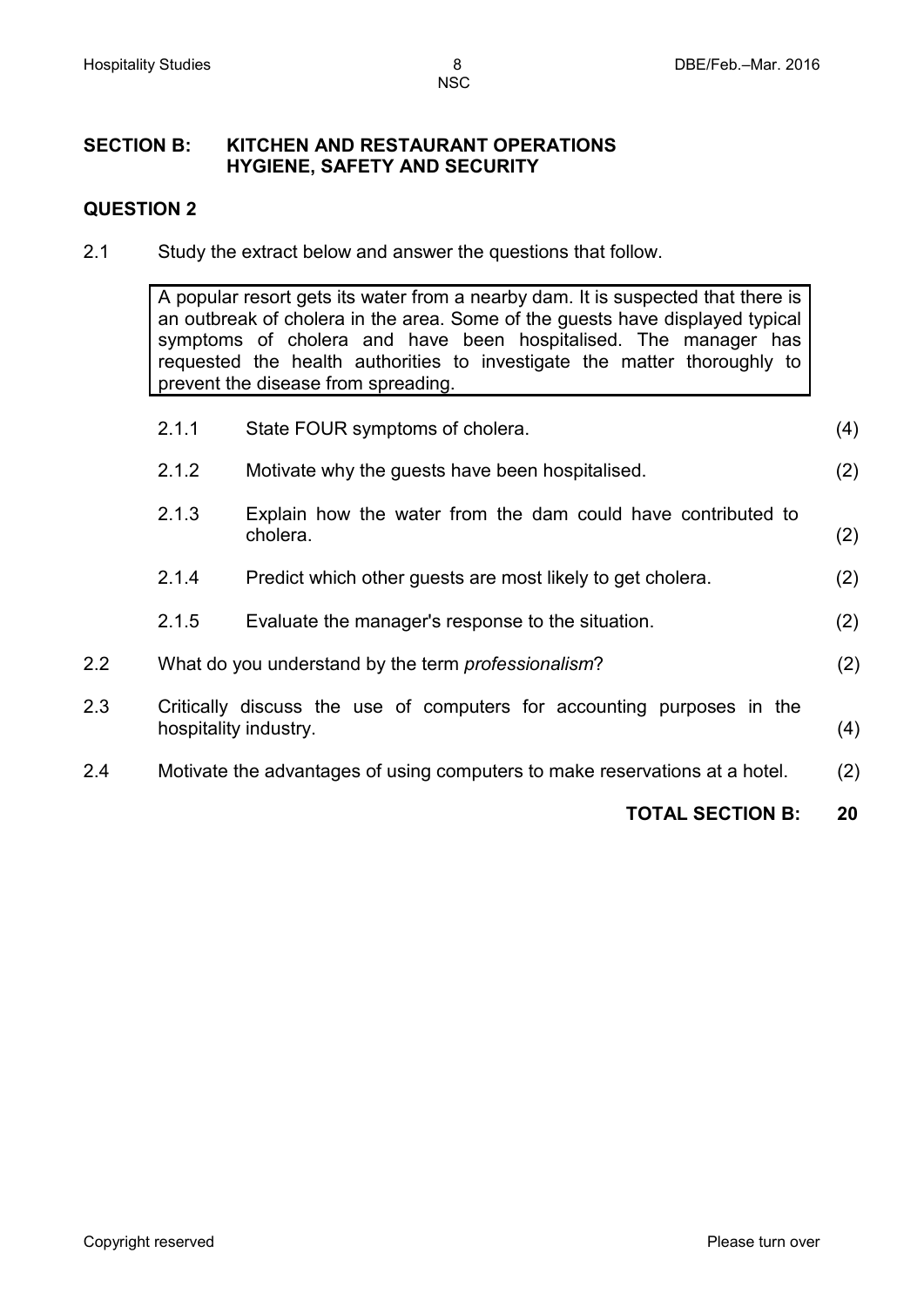#### **SECTION C: NUTRITION AND MENU PLANNING FOOD COMMODITIES**

### **QUESTION 3**

3.1 Study the extract below and answer the questions that follow.

The Confederation of African Football (CAF) awards ceremony will be hosted in Polokwane. The function venue offers cocktail and formal dinner functions. The function coordinator requested a welcome cocktail function for the first evening. He briefed the executive chef on the dietary needs of the guests as the cholesterol levels of the players are closely monitored. The executive chef is very enthusiastic and wants to showcase local South African delicacies to the guests.

- 3.1.1 Justify why the function coordinator requested a cocktail function. (4)
- 3.1.2 Outline THREE points to consider when choosing snacks for the guests above. (3)
- 3.1.3 Describe SIX savoury cocktail snacks using springbok. (6)
- 3.1.4 Are eggs filled with mayonnaise a suitable choice for the players? Motivate your answer. (3)
- 3.2 Study the extract below and answer the questions that follow.

| You are doing a quotation for a function. The following costs are provided: |                    |  |
|-----------------------------------------------------------------------------|--------------------|--|
| Seafood soup                                                                | R <sub>18,50</sub> |  |
| Greek salad                                                                 | R <sub>13,00</sub> |  |
| Chicken roulade                                                             | R27,00             |  |
| Potato wedges                                                               | R9,00              |  |
| Berry cheesecake                                                            | R <sub>15,00</sub> |  |
| Honey mustard sauce                                                         | R <sub>10,50</sub> |  |
|                                                                             |                    |  |
| Overhead costs                                                              | R1 200,00          |  |
| Labour costs                                                                | R1 500,00          |  |
|                                                                             |                    |  |

- 3.2.1 State FOUR aspects, other than those provided above, that must be included on the quotation form. (4)
- 3.2.2 Calculate the cost of the menu items. Show ALL calculations and formulas. (2)
- 3.2.3 Calculate the total cost of the food for 40 guests. Show ALL calculations and formulas. (2)
- 3.2.4 Calculate the total cost for 40 guests. Show ALL calculations and formulas. (2)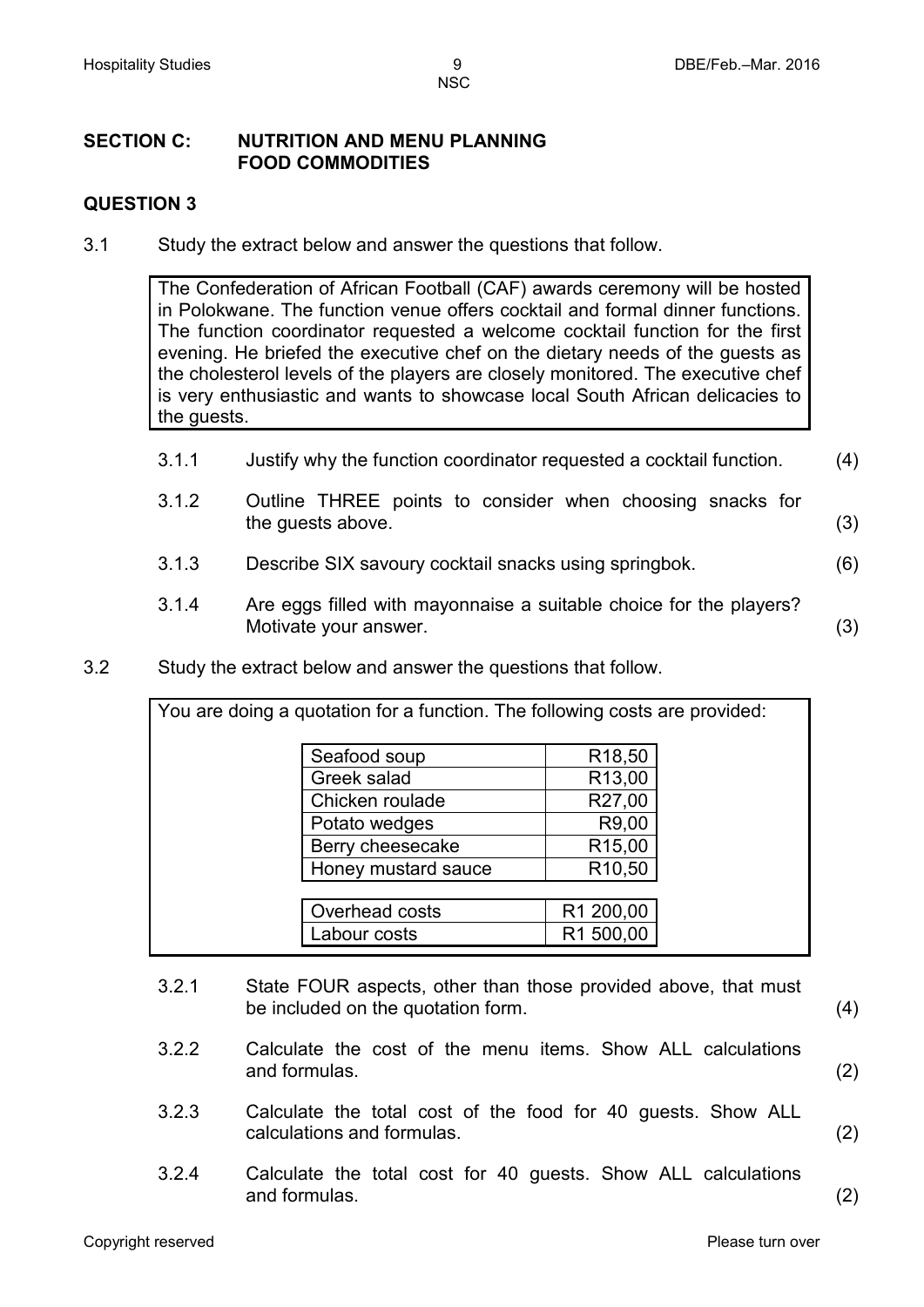3.3 Study the photograph below and answer the questions that follow.

A chef prepares a fruit jelly made with fresh grapes, gelatin powder, sugar, grape juice and champagne.



- 3.3.1 Classify the dessert in the photograph above. (1)
- 3.3.2 Identify the first step that has to be followed when using gelatin powder. Substantiate the answer. (2)
- 3.3.3 Explain how the fruit jelly should be prepared to ensure that the grapes are on top of the jelly when it is unmoulded. (2)
- 3.3.4 Suggest whether it would be wise to substitute the grapes with fresh pineapple when grapes are out of season. (3)
- 3.4 A crème anglaise is a suitable accompaniment for this dessert, but it can curdle easily during preparation. Explain how you would ensure a successful end product. (2)
- 3.5 A crème anglaise can also be used as the base of a bavarois or a parfait. Distinguish between these two desserts. (4)

**[40]**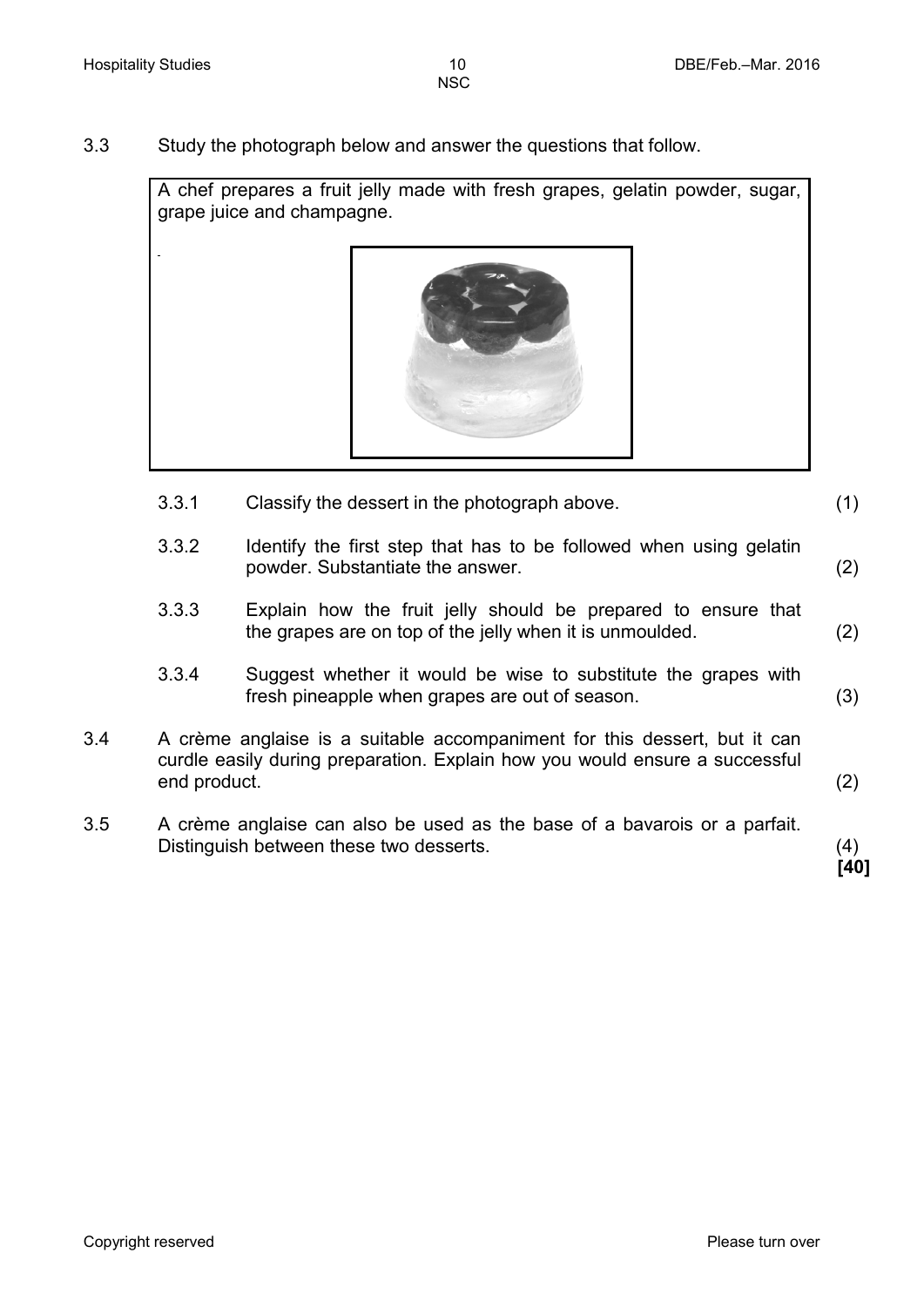#### **QUESTION 4**

4.1 Study the label below and answer the questions that follow.



| 4.1.2 | Determine the nutritional advantages of using TVP for vegetarians.                                                                              | (3) |
|-------|-------------------------------------------------------------------------------------------------------------------------------------------------|-----|
| 4.1.3 | Suggest THREE types of vegetarians that will not buy this product.                                                                              | (3) |
| 4.1.4 | Name and describe a technique that should be applied to the<br>pastry before it is baked to give the pastry a shiny golden brown<br>appearance. | (2) |

4.1.1 Name the main ingredient of TVP. (1)

- 4.1.5 State THREE ways in which shrinking of the pastry can be prevented during the preparation process. (3)
- 4.1.6 The ingredients on the label above are incorrect.

Select THREE correct ingredients used in rich short crust pastry and arrange them in the correct order. (3)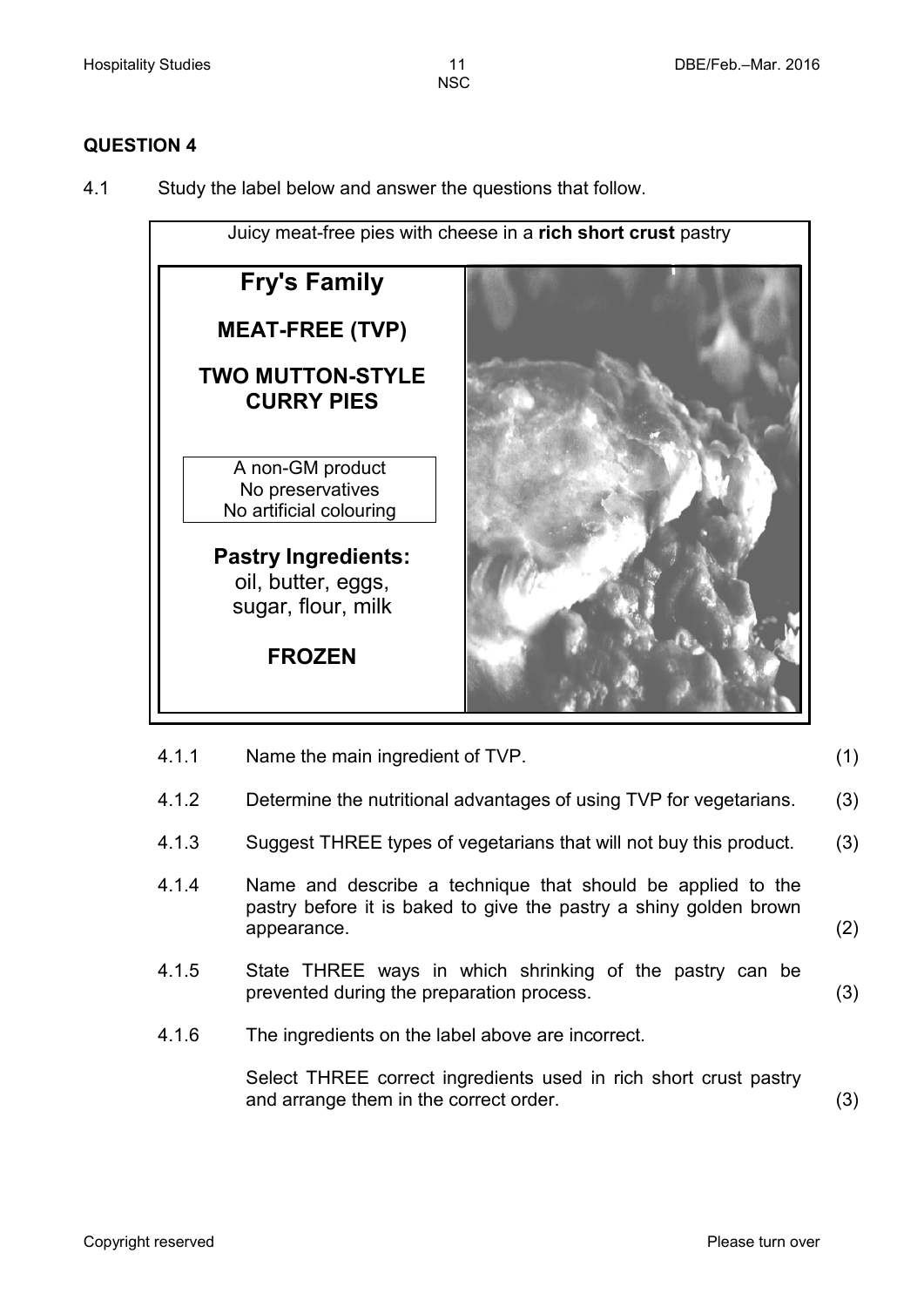|     |       | <b>TOTAL SECTION C:</b>                                                                                           | 80          |
|-----|-------|-------------------------------------------------------------------------------------------------------------------|-------------|
|     | 4.4.2 | Water                                                                                                             | (2)<br>[40] |
|     | 4.4.1 | Temperature                                                                                                       | (4)         |
| 4.4 |       | Discuss the role of each of the following when baking choux pastry:                                               |             |
|     | 4.3.3 | Suggest TWO warnings that should appear on a food label.                                                          | (2)         |
|     |       | Justify the statement.                                                                                            | (4)         |
|     | 4.3.2 | Some companies use chemical preservatives in food products.                                                       |             |
|     | 4.3.1 | Explain how the preservation method above preserves the pies<br>for use later.                                    | (3)         |
| 4.3 |       | The pies are sold frozen and contain no chemical preservatives.                                                   |             |
|     | 4.2.4 | Determine the colour of the roller mark that would be found on<br>a mutton carcass. Give a reason for the answer. | (2)         |
|     | 4.2.3 | Explain why all elastin should be trimmed off the meat before<br>cooking it.                                      | (2)         |
|     | 4.2.2 | Name and explain the most suitable moist-heat method to cook the<br>meat cubes for the filling.                   | (3)         |
| 4.2 | 4.2.1 | Recommend THREE suitable cuts in a mutton carcass that can<br>be used to prepare a meat pie.                      | (3)         |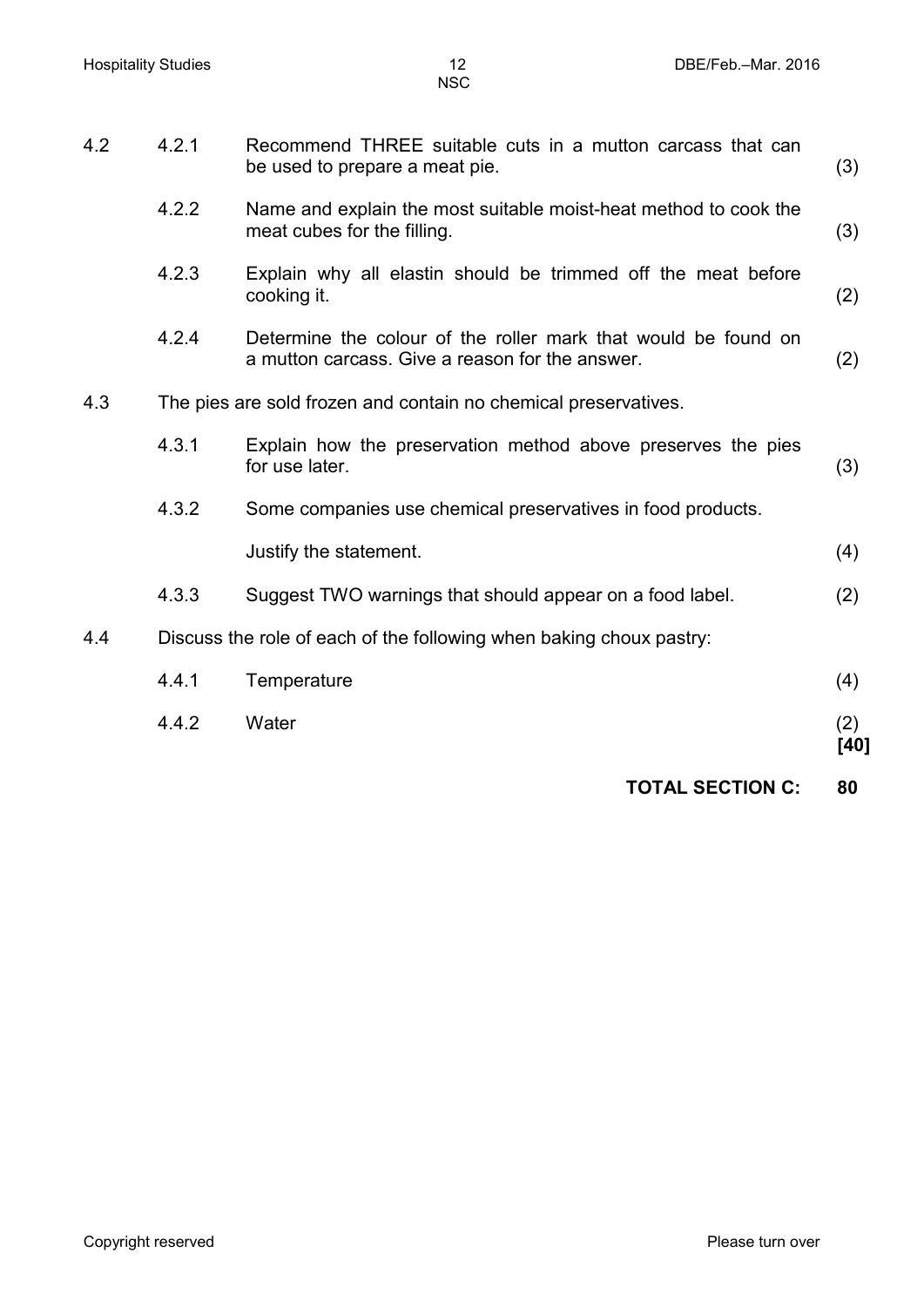# **SECTION D: SECTORS AND CAREERS FOOD AND BEVERAGE SERVICE**

#### **QUESTION 5**

5.1 Study the extract below and answer the questions that follow.

Mr Clive owns a b.&b. He has hired Adrianna as an accountant. He has requested your assistance to expand his business to a guest house with a higher star grading.

- 5.1.1 State THREE characteristics that Mr Clive should have as an entrepreneur. (3)
- 5.1.2 Explain FOUR of Adrianna's responsibilities at the b.&b. (4)
- 5.1.3 Suggest TWO suitable revenue-generating areas that Mr Clive could add to the guest house to generate income. Motivate EACH suggestion. (4) (3) and (4) suggestion. (4) and (4) suggestion (4) and (5) suggestion (4) and (4) suggestion (4) and (4) suggestion (4) and (5) suggestion (4) and (5) suggestion (5) suggestion (5) suggestion (5) suggestion
- . 5.2 Study the business plan below and answer the questions that follow.

## **PUME'S BOUTIQUE HOTEL**

#### **Business Plan**

Pume's Boutique Hotel will be located at 25 Smith Street, Harding. It aims to accommodate business people as well as domestic and international tourists. About 10 people will be employed on a full-time basis. Pume's Boutique Hotel will be advertised at travel agents, in newspapers and by radio stations.

5.2.1 Identify the target market of Pume's Boutique Hotel. (3) 5.2.2 Recommend FOUR food and beverage-related entrepreneurial opportunities Pume's Boutique Hotel can outsource. (4) 5.2.3 State FIVE guidelines that should be followed when designing an effective visual marketing tool for a local newspaper. (5) 5.2.4 Evaluate the above business plan. (7) **[30]**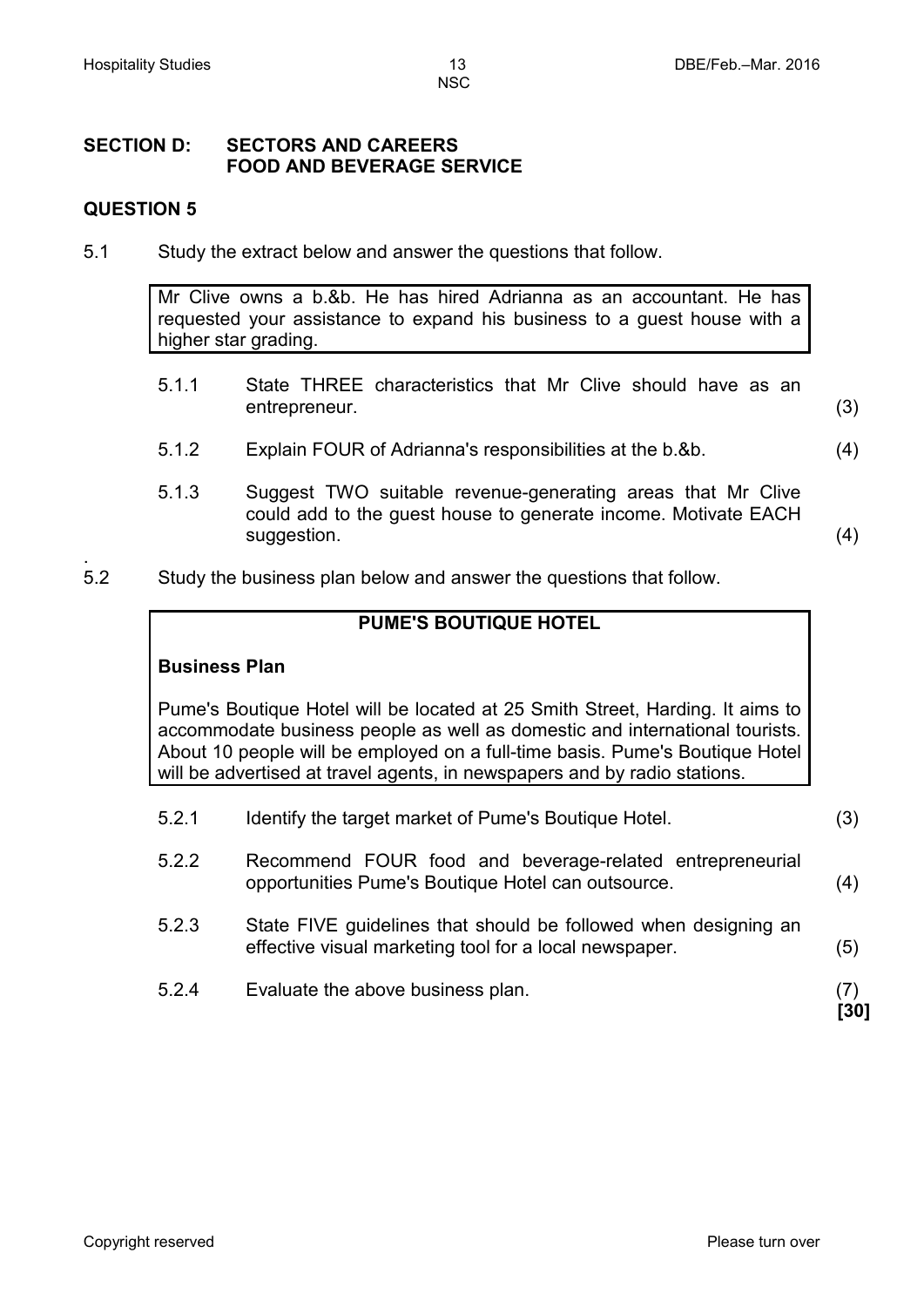#### **QUESTION 6**

6.1 Study the scenario below and answer the questions that follow.

You were expecting 10 people for a celebratory lunch at your restaurant. The host agreed to a four-course menu comprising the following dishes:

Lime-grilled Chicken Caesar Salad

Smoked Salmon and Caviar

Lamb Shanks with a Tomato Olive Concassé

Cherry Turnovers with Macadamia Nut Ice Cream

As a restaurant manager you need to decide before the function on the style of service you will use on the day of the function. You have a choice between silver service and plated service.

6.1.1 On the day of the function the host decided that the salad would no longer be the appetizer, but rather a soup.

> What procedure would you follow if the menu change is taken into consideration? (1)

- 6.1.2 Explain how the waiter would carry out the procedure identified in QUESTION 6.1.1. (2)
- 6.1.3 Distinguish between the following service styles with regard to technique and special equipment used. Tabulate the answer as follows:

|                       | <b>SILVER SERVICE</b> | <b>PLATED SERVICE</b> |  |
|-----------------------|-----------------------|-----------------------|--|
| <sup>-</sup> echniaue |                       |                       |  |
| Special equipment     |                       |                       |  |

- 6.1.4 Name THREE advantages of plated service. (3)
- 6.1.5 Match each dish named in the scenario above with a suitable wine cultivar. (4)
- 6.1.6 Advise the restaurant manager on how to store the wine correctly. (4)